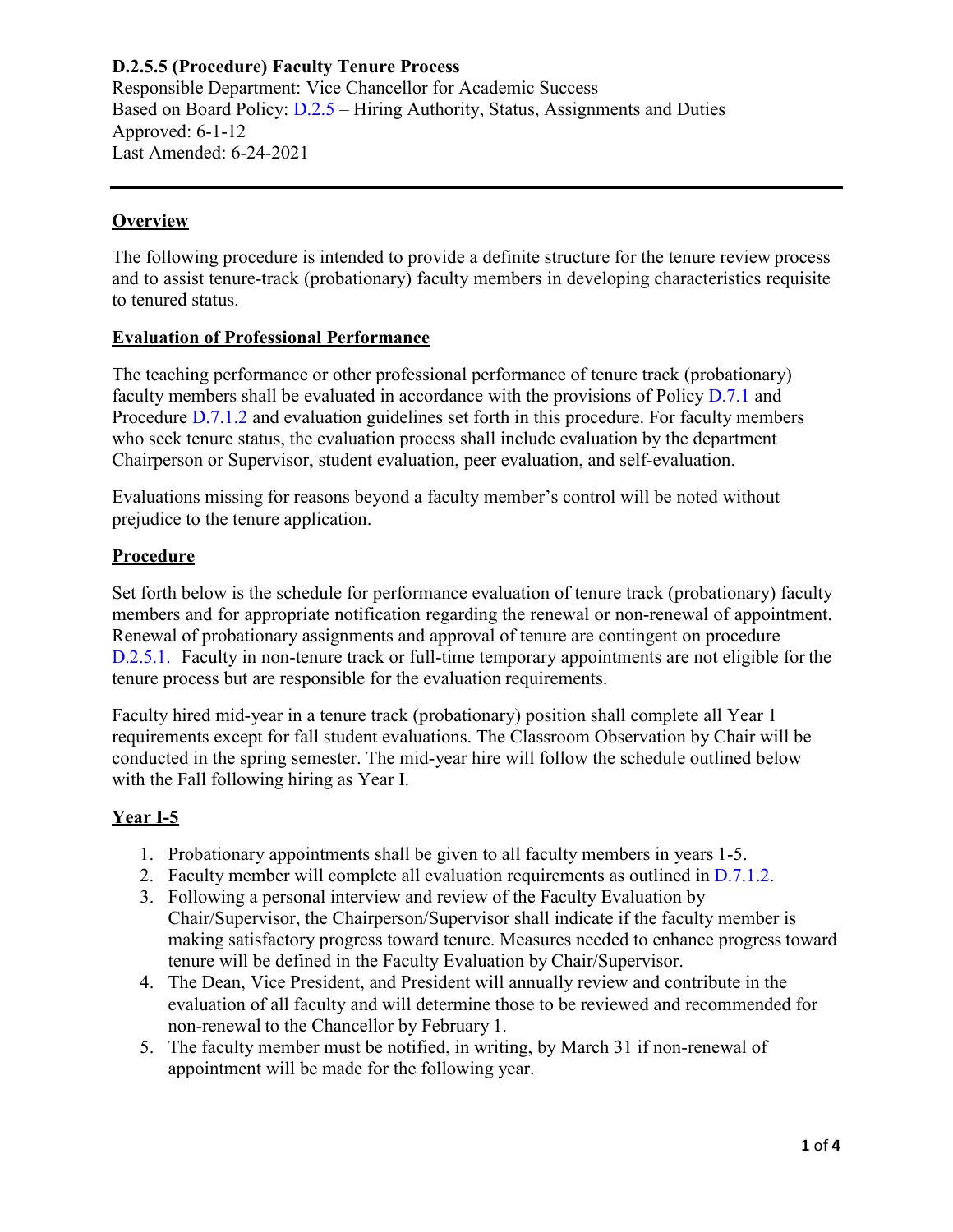Responsible Department: Vice Chancellor for Academic Success Based on Board Policy: [D.2.5 –](https://www.alamo.edu/siteassets/district/about-us/leadership/board-of-trustees/policies-pdfs/section-d/d.2.5-policy.pdf) Hiring Authority, Status, Assignments and Duties Approved: 6-1-12 Last Amended: 6-24-2021

## **Year VI**

- 1. Faculty member will complete all evaluation requirements as outlined in [D.7.1.2.](https://www.alamo.edu/siteassets/district/about-us/leadership/board-of-trustees/policies-pdfs/section-d/d.7.1.2-procedure1.pdf)
- 2. Faculty member will follow the tenure process as described in this procedure.
- 3. Faculty member may not apply for promotion in the same year as applying for tenure.

# **Responsibilities of the Department Tenure Committee**

1. By September 15 of each year, a Tenure Committee(s) shall be selected by faculty and approved by the Dean/Vice President/President. A department Chairperson/Supervisor should not be a member of a committee. At least one member of each committee must be a tenured faculty member. The membership may (if desired) be the same as for the Promotion Committee(s).

2. Small departments may recruit committee members from the full-time faculty of other departments or another college, as mutually agreed upon by the department faculty and Chairperson.

3. Following receipt (by January 10) of the tenure portfolio from the department Chairperson/Supervisor, the Tenure Committee will review each eligible faculty member's qualifications and will forward recommendations to the department Chairperson/Supervisor by January 25.

#### **Responsibilities of Faculty Members**

1. By November 1, each faculty member eligible for tenure considerations shall submit to the department Chairperson/Supervisor a tenure portfolio containing the following as described in Employee Evaluation Procedure [\(D.7.1.2\)](https://www.alamo.edu/siteassets/district/about-us/leadership/board-of-trustees/policies-pdfs/section-d/d.7.1.2-procedure1.pdf):

- a) Performance evaluations by Chairperson/Supervisor, student evaluations summaries and peer review summaries.
- b) Faculty Self-Evaluations
- c) An up-to-date resume or CV
- d) Material that documents the faculty member's performance in the area of teaching, service and professional growth.

2. The faculty member is responsible for following all requirements and meeting all deadlinesin the tenure process.

a) The forms provided in  $D.7.1.2$  for all evaluations will be used for the submission of tenure materials.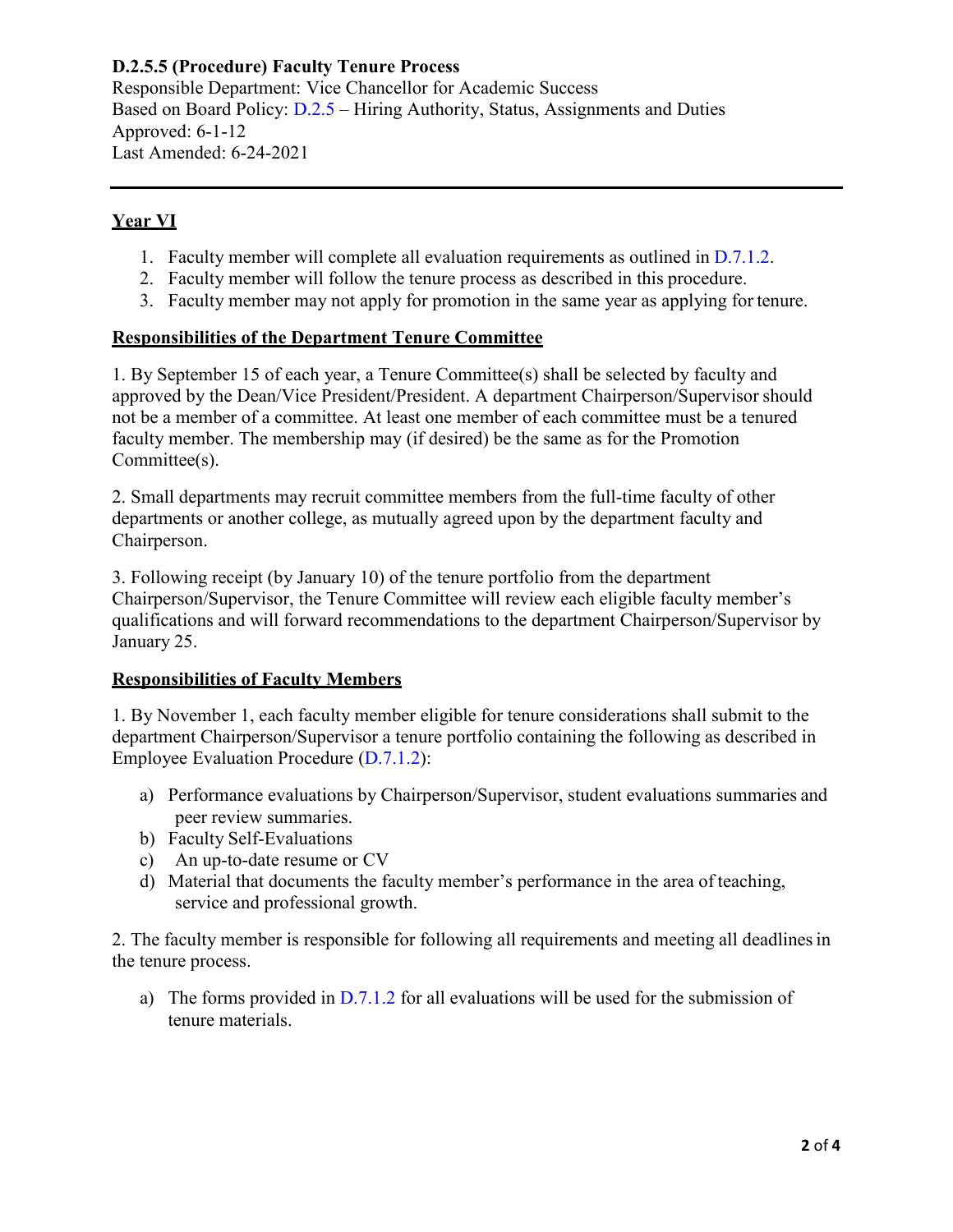Responsible Department: Vice Chancellor for Academic Success Based on Board Policy: [D.2.5 –](https://www.alamo.edu/siteassets/district/about-us/leadership/board-of-trustees/policies-pdfs/section-d/d.2.5-policy.pdf) Hiring Authority, Status, Assignments and Duties Approved: 6-1-12 Last Amended: 6-24-2021

b) Beginning academic year 2012-2013, all dossiers will be submitted in a self-contained electronic format (e.g. CD, flashdrive, etc) (and not a reference to a website). Guidelines will be established for the electronic dossier.

#### **Responsibilities of the Department Chairperson/Supervisor**

- 1. The department Chairpersons/Supervisors shall review each application and tenure portfolio to ensure that the materials and documentation have been included as required. Deficiencies are to be brought to the faculty member's attention by November 20 and should be corrected within ten working days. Incomplete applications will be removed from consideration after the ten working days and the Chairperson/Supervisor will provide written notification to the faculty member by December 10.
- 2. All completed applications should be submitted to the Department Tenure Committee by January 10.
- 3. Following review of the tenure portfolio and recommendation by the Department Tenure committee, the Chairperson/Supervisor shall add a recommendation to each tenure portfolio and shall forward the portfolio to the Dean, or next level of supervision by February 5. By the same date, the Chairperson/Supervisor shall notify each candidate, in writing, as to the recommendation being forwarded.

#### **Responsibilities of the Dean**

Following review of the portfolios and the recommendations from the Department Chairperson/Supervisor, the Dean shall add a recommendation to each portfolio and forward the tenure files to the Vice President by February 16. By the same date, the Dean shall notify each candidate, in writing, as to the recommendation being forwarded.

#### **Responsibilities of the Vice President**

Following review of the portfolios and the recommendations from the Deans, or from the Chairperson/Supervisor where no Dean was involved, the Vice President shall add a recommendation and forward the tenure files to the President by March 1. By the same date, the Vice President shall notify each candidate, in writing, as to the recommendation being forwarded.

#### **Presidential Review and Board Action**

1.Normally the Board acts on tenure recommendations at its May meeting. Consistent with that agenda, the President shall submit the recommendations to the Chancellor by March 15. The President shall notify each candidate, in writing, as to the recommendation being submitted to the Chancellor and the Board. The President shall notify each candidate of his/her tenure status, in writing, within 10 days of the Board's action.